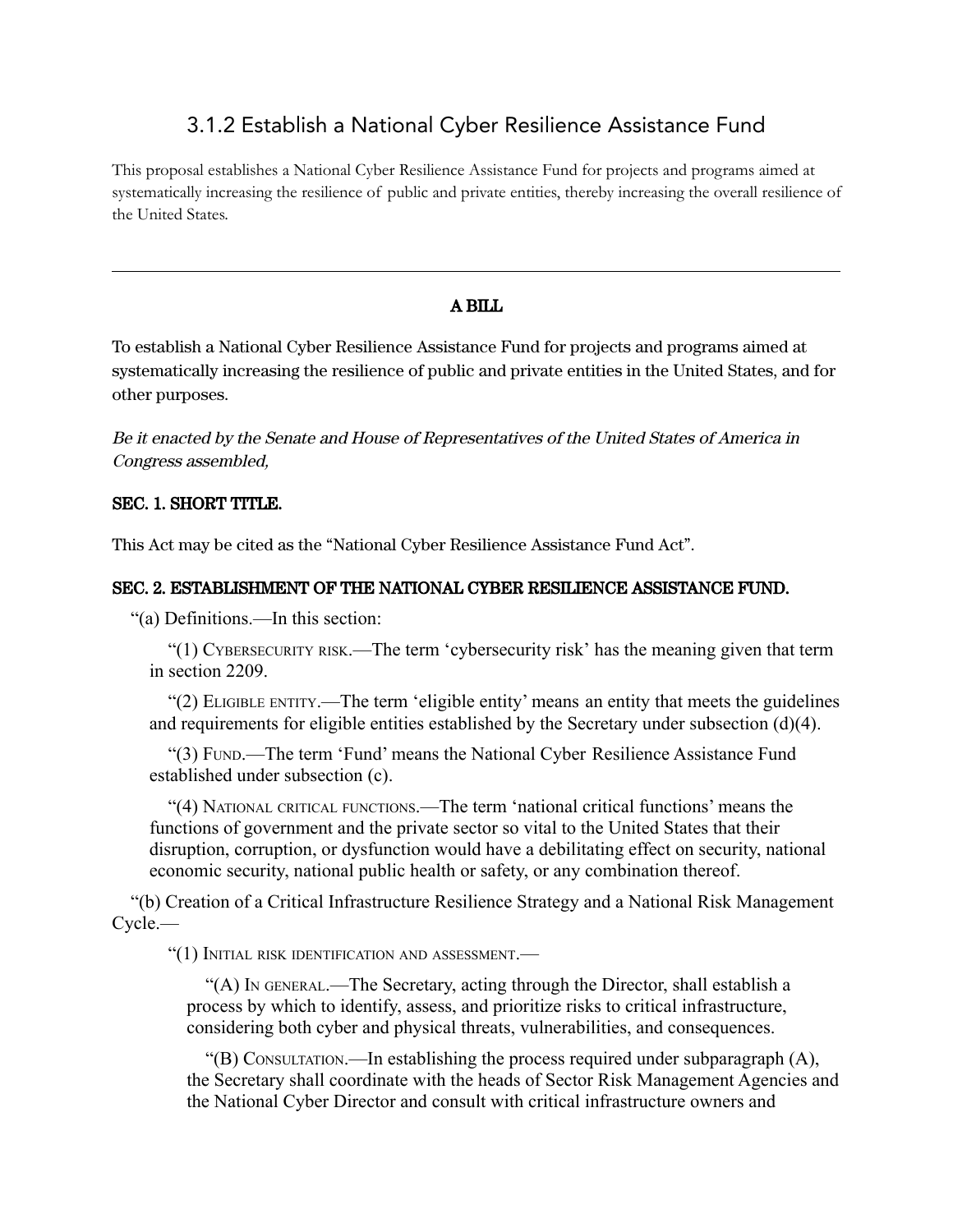operators.

"(C) PUBLICATION.—Not later than 180 days after the date of enactment of this section, the Secretary shall publish in the Federal Register procedures for the process established under subparagraph (A).

"(D) REPORT.—Not later than 1 year after the date of enactment of this section, the Secretary shall submit to the President, the Committee on Homeland Security and Governmental Affairs of the Senate, and the Committee on Homeland Security of the House of Representatives a report on the risks identified by the process established under subparagraph (A).

"(2) INITIAL NATIONAL CRITICAL INFRASTRUCTURE RESILIENCE STRATEGY.—

"(A) IN GENERAL.—Not later than 1 year after the date on which the Secretary delivers the report required under paragraph (1)(D), the President shall deliver to majority and minority leaders of the Senate, the Speaker and minority leader of the House of Representatives, the Committee on Homeland Security and Governmental Affairs of the Senate, and the Committee on Homeland Security of the House of Representatives a national critical infrastructure resilience strategy designed to address the risks identified by the Secretary.

"(B) ELEMENTS.—In the strategy delivered under subparagraph (A), the President shall—

"(i) identify, assess, and prioritize areas of risk to critical infrastructure that would compromise, disrupt, or impede the ability of the critical infrastructure to support the national critical functions of national security, economic security, or public health and safety;

"(ii) identify and outline current and proposed national-level actions, programs, and efforts to be taken to address the risks identified;

"(iii) identify the Federal departments or agencies responsible for leading each national-level action, program, or effort and the relevant critical infrastructure sectors for each;

"(iv) outline the budget plan required to provide sufficient resources to successfully execute the full range of activities proposed or described by the strategy; and

"(v) request any additional authorities or resources necessary to successfully execute the strategy.

"(C) FORM.—The strategy delivered under subparagraph  $(A)$  shall be unclassified, but may contain a classified annex.

"(3) ANNUAL REPORTS.—

"(A) I<sup>N</sup> GENERAL.—Not later than 1 year after the date on which the President delivers the strategy under paragraph (2), and every year thereafter, the Secretary, in coordination with the heads of Sector Risk Management Agencies, shall submit to the appropriate congressional committees a report on the national risk management cycle activities undertaken pursuant to the strategy, including—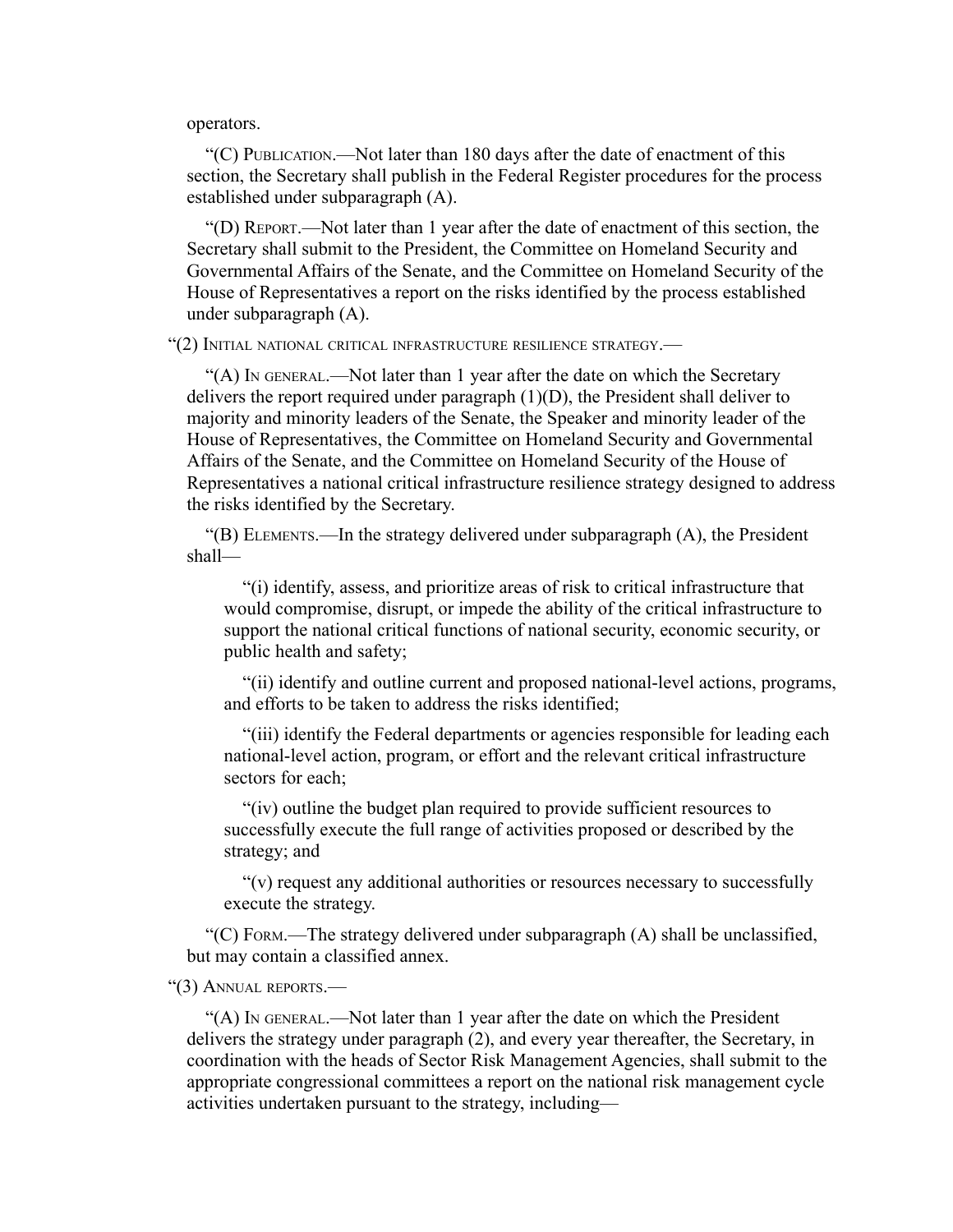"(i) all variables included in risk assessments and the weights assigned to each such variable;

"(ii) an explanation of how each such variable, as weighted, correlates to risk, and the basis for concluding there is such a correlation; and

"(iii) any change in the methodologies since the previous report under this paragraph, including changes in the variables considered, weighting of those variables, and computational methods.

"(B) CLASSIFIED ANNEX.—The reports required under subparagraph (A) shall be submitted in unclassified form to the greatest extent possible, and may include a classified annex if necessary.

"(4) FIVE YEAR RISK MANAGEMENT CYCLE.—

"(A) RISK IDENTIFICATION AND ASSESSMENT.—Under procedures established by the Secretary, the Secretary shall repeat the conducting and reporting of the risk identification and assessment required under paragraph (1), in accordance with the requirements in paragraph (1), every 5 years.

"(B) STRATEGY.—Under procedures established by the President, the President shall repeat the preparation and delivery of the critical infrastructure resilience strategy required under paragraph (2), in accordance with the requirements in paragraph (2), every 5 years, which shall also include assessing the implementation of the previous national critical infrastructure resilience strategy.

"(c) Establishment of the National Cyber Resilience Assistance Fund.—There is established in the Treasury of the United States a fund, to be known as the 'National Cyber Resilience Assistance Fund', which shall be available for the cost of risk-based grant programs focused on systematically increasing the resilience of public and private critical infrastructure against cybersecurity risk, thereby increasing the overall resilience of the United States.

"(d) Administration of Grants From the National Cyber Resilience Assistance Fund.—

"(1) IN GENERAL.—In accordance with this section, the Secretary, acting through the Administrator of the Federal Emergency Management Agency and the Director, shall develop and administer processes to—

"(A) establish focused grant programs to address identified areas of cybersecurity risk to, and bolster the resilience of, critical infrastructure;

"(B) accept and evaluate applications for each such grant program;

"(C) award grants under each such grant program; and

"(D) disburse amounts from the Fund.

"(2) ESTABLISHMENT OF RISK-FOCUSED GRANT PROGRAMS.—

"(A) ESTABLISHMENT.—

"(i) IN GENERAL.—The Secretary, acting through the Director and the Administrator of the Federal Emergency Management Agency, may establish not less than 1 grant program focused on mitigating an identified category of cybersecurity risk identified under the national risk management cycle and critical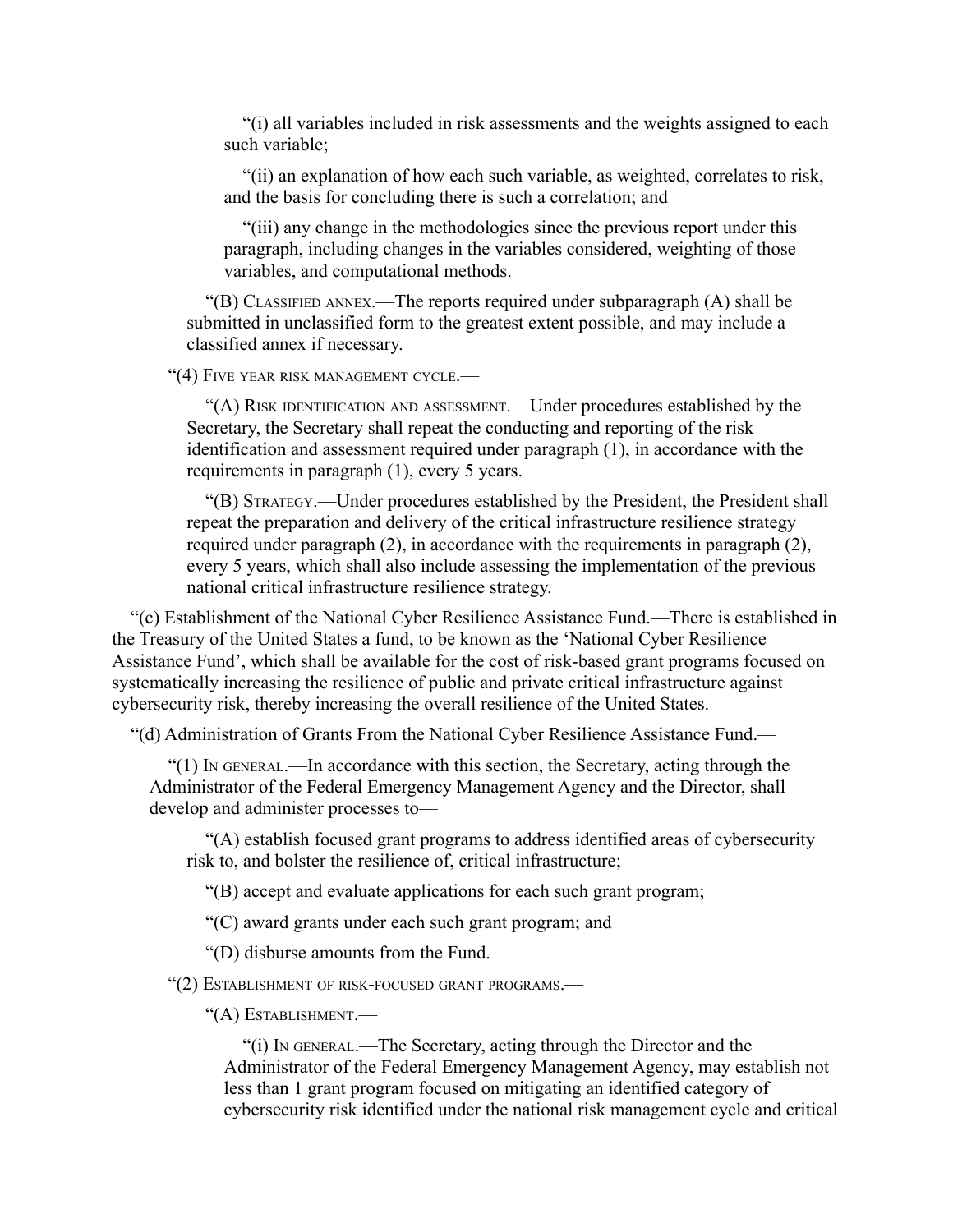infrastructure resilience strategy under subsection (b) in order to bolster the resilience of critical infrastructure within the United States.

"(ii) SELECTION OF FOCUS AREA.—Before selecting a focus area for a grant program pursuant to this subparagraph, the Director shall ensure—

"(I) there is a clearly-defined cybersecurity risk identified through the national risk management cycle and critical infrastructure resilience strategy under subsection (b) to be mitigated;

"(II) market forces do not provide sufficient private-sector incentives to mitigate the risk without Government investment; and

"(III) there is clear Federal need, role, and responsibility to mitigate the risk in order to bolster the resilience of critical infrastructure.

#### "(B) FUNDING.—

"(i) RECOMMENDATION.—Beginning in the first fiscal year following the establishment of the Fund and each fiscal year thereafter, the Director shall—

"(I) assess the funds available in the Fund for the fiscal year; and

"(II) recommend to the Secretary the total amount to be made available from the Fund under each grant program established under this subsection.

"(ii) ALLOCATION.—After considering the recommendations made by the Director under clause (i) for a fiscal year, the Director shall allocate amounts from the Fund to each active grant program established under this subsection for the fiscal year.

#### "(3) USE OF FUNDS.—

"(A) IN GENERAL.—Amounts in the Fund shall be used by the Director to proactively mitigate risks identified through the national risk management cycle and critical infrastructure resilience strategy under subsection (b) before cyber incidents occur, through activities such as—

"(i) proactive vulnerability assessments and mitigation;

"(ii) defrayal of costs to invest in backup systems critical to mitigating national or economic security risks, as determined by the Federal Government, with cost-sharing from the recipient entity in accordance with subparagraph (B);

"(iii) defrayal of costs to invest in replacing vulnerable systems and assets critical to mitigating national or economic security risks, as determined by the Federal Government, with more secure alternatives, with cost-sharing from the recipient entity in accordance with subparagraph (B);

"(iv) grants to nonprofit entities to develop publicly available low-cost or no-cost cybersecurity tools for small-sized and medium-sized entities;

"(v) proactive threat detection and hunting; and

"(vi) network protections.

"(B) FEDERAL SHARE.—The Federal share of the cost of an activity described in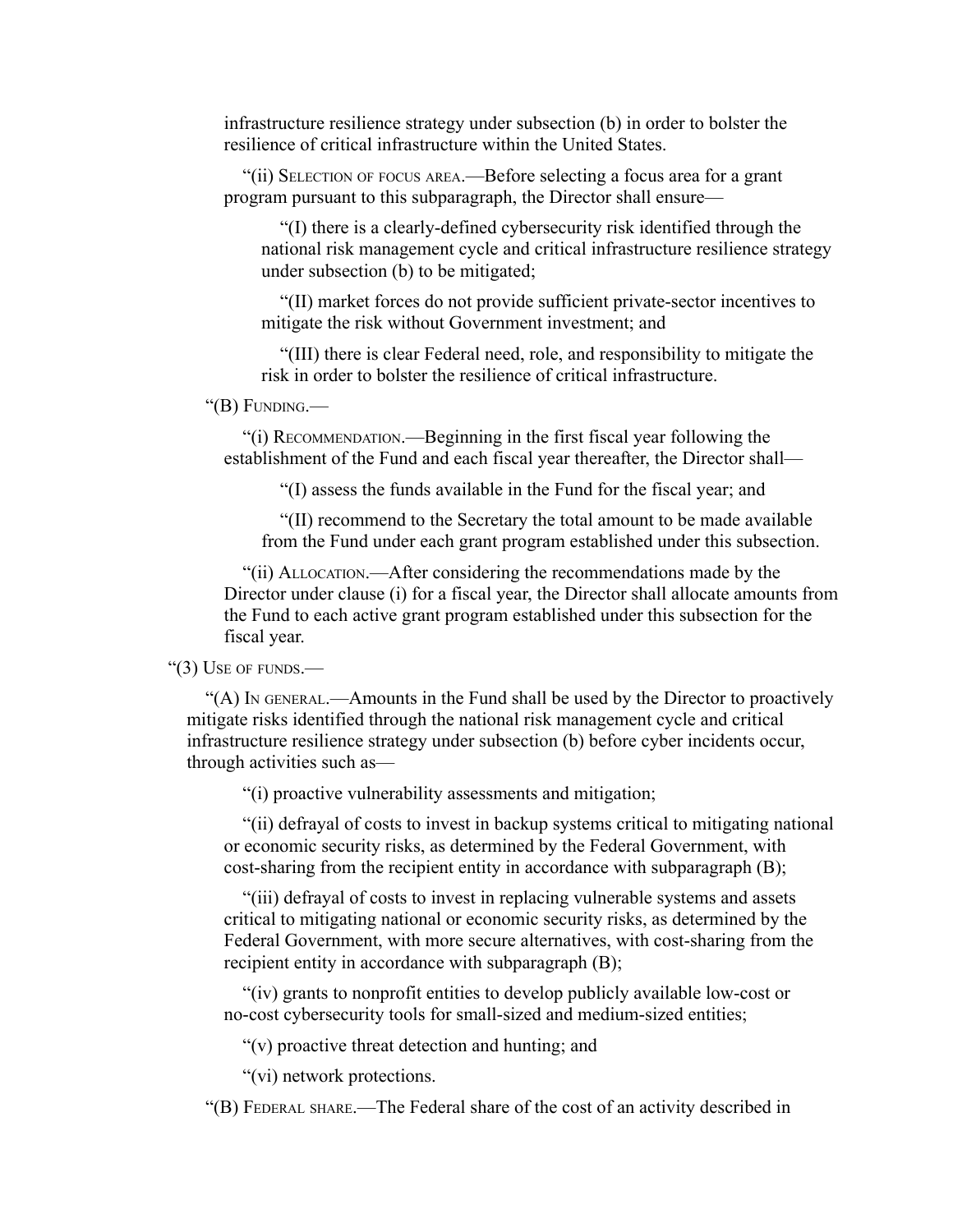clause (ii) or (iii) of subparagraph  $(A)$  that is carried out using funds made available under this section may not exceed—

"(i) for fiscal year 2022, 90 percent;

"(ii) for fiscal year 2023, 80 percent;

"(iii) for fiscal year 2024, 70 percent;

"(iv) for fiscal year 2025, 60 percent; and

"(v) for fiscal year 2026, and each fiscal year thereafter, 50 percent.

"(4) ELIGIBLE ENTITIES.—

"(A) GUIDELINES AND REQUIREMENTS.—

"(i) IN GENERAL.—In accordance with this subparagraph, the Secretary shall submit to the Committee on Homeland Security and Governmental Affairs and the Committee on Appropriations of the Senate and the Committee on Homeland Security and the Committee on Appropriations of the House of Representatives a set of guidelines and requirements for determining the entities that are eligible entities.

"(ii) TYPES OF ENTITIES.—The following entities shall be eligible to receive grants using amounts in the Fund:

"(I) A State, local, tribal or territorial government.

"(II) A public owner or operator of critical infrastructure.

"(III) A private owner or operator of critical infrastructure.

"(iii) LIMITATION.—No entity shall be eligible to receive more than 1 grant under each grant program established under the Fund in any fiscal year.

"(iv) DEADLINES.—The Secretary shall submit the guidelines and requirements under clause (i)—

"(I) not later than 180 days after the date of enactment of this section, and every 2 years thereafter; and

"(II) not later than 90 days before the date on which the Secretary implements the guidelines and requirements.

"(B) CONSIDERATIONS.—In developing guidelines and requirements for eligible entities under subparagraph (A), the Secretary shall consider—

"(i) number of employees;

"(ii) annual revenue;

"(iii) existing entity cybersecurity spending;

"(iv) current cyber risk assessments, including credible threats, vulnerabilities, and consequences; and

"(v) entity capacity to invest in mitigating cybersecurity risk absent assistance from the Federal Government.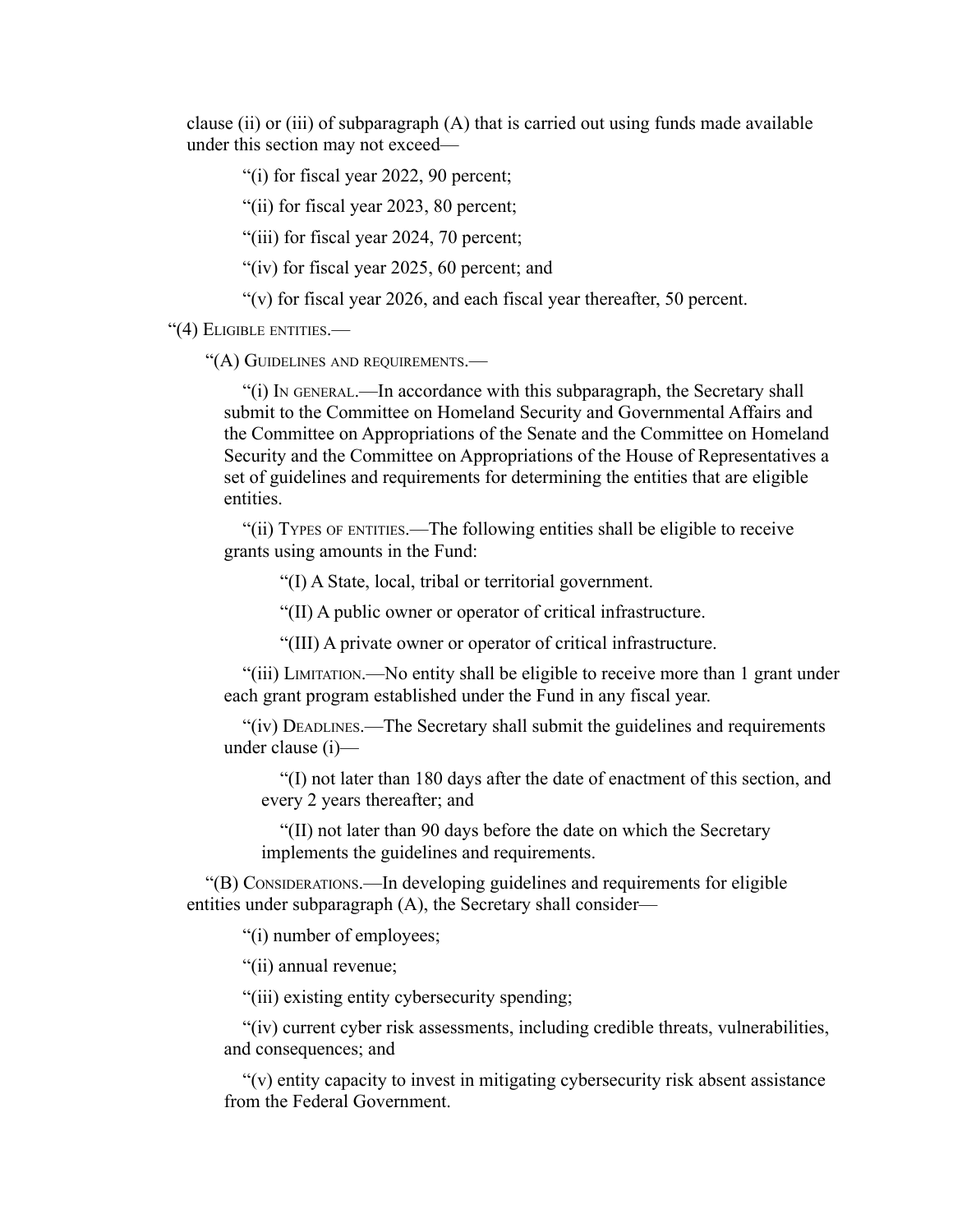"(5) LIMITATION.—For any fiscal year, an eligible entity may not receive more than 1 grant from each grant program established under this subsection.

"(6) GRANT PROCESSES.—The Secretary, acting through the Administrator of the Federal Emergency Management Agency, shall require the submission of such information as the Secretary determines is necessary to—

"(A) evaluate a grant application against the criteria established under this section;

"(B) disburse grant funds;

"(C) provide oversight of disbursed grant funds; and

"(D) evaluate the effectiveness of the funded project in increasing the overall resilience of the United States with respect to cybersecurity risks.

"(7) GRANT CRITERIA.—For each grant program established under this subsection, the Director, in coordination with the Administrator of the Federal Emergency Management Agency and the heads of appropriate Sector Risk Management Agencies, shall develop and publish criteria for evaluating applications for funding, which shall include—

"(A) whether the application identifies a clearly-defined cybersecurity risk;

"(B) whether the cybersecurity risk identified in the grant application poses a substantial threat to critical infrastructure;

"(C) whether the application identifies a program or project clearly designed to mitigate a cybersecurity risk;

"(D) the potential consequences of leaving the identified cybersecurity risk unmitigated, including the potential impact to the critical functions and overall resilience of the nation; and

"(E) other appropriate factors identified by the Director.

"(8) EVALUATION OF GRANTS APPLICATIONS.—

"(A) IN GENERAL.—Utilizing the criteria established under paragraph (7), the Director, in coordination with the Administrator of the Federal Emergency Management Agency and the heads of appropriate Sector Risk Management Agencies, shall evaluate grant applications made under each grant program established under this subsection.

"(B) RECOMMENDATION.—Following the evaluations required under subparagraph (A), the Director shall recommend to the Secretary applications for approval, including the amount of funding recommended for each such approval.

"(9) AWARD OF GRANT FUNDING.—The Secretary shall—

"(A) review the recommendations of the Director prepared pursuant to paragraph (8);

"(B) provide a final determination of grant awards to the Administrator of the Federal Emergency Management Agency to be disbursed and administered under the process established under paragraph (6); and

"(C) provide the heads of Sector Risk Management Agencies with notice of the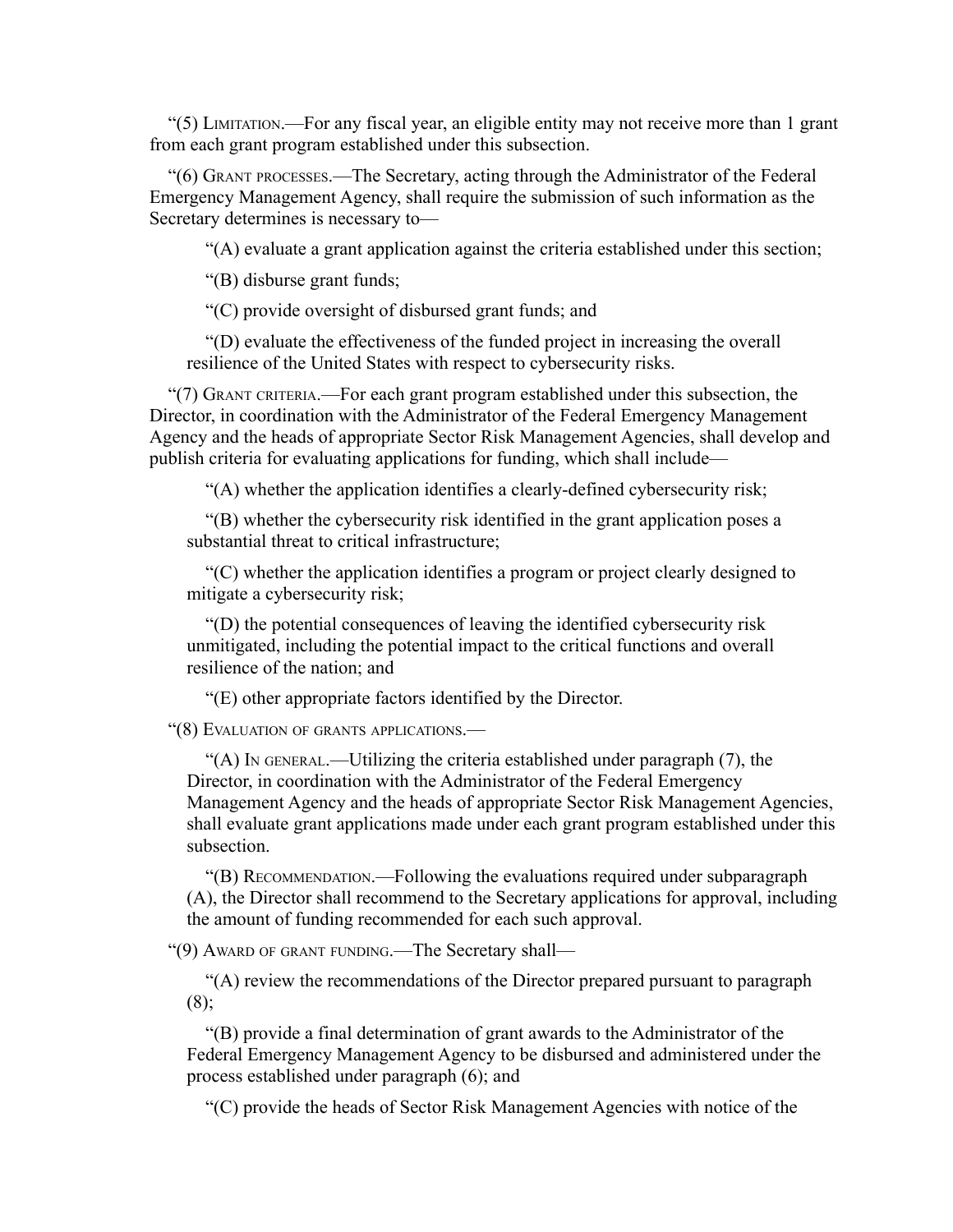eligible entities receiving grant awards under this section and the intended uses of funds disbursed under the grants.

"(e) Evaluation of Grant Programs Utilizing the National Cyber Resilience Assistance Fund.—

"(1) EVALUATION.—The Secretary shall establish a process to evaluate the effectiveness and efficiency of grants distributed under this section and develop appropriate updates, as needed, to the grant programs.

"(2) ANNUAL REPORT.—Not later than 180 days after the conclusion of the first fiscal year in which grants are awarded under this section, and every fiscal year thereafter, the Secretary shall submit to the Committee on Homeland Security and Governmental Affairs and the Committee on Appropriations of the Senate and the Committee on Homeland Security and the Committee on Appropriations of the House of Representatives a report detailing the grants awarded from the Fund, the status of projects undertaken with the grant funds, any planned changes to the disbursement methodology of the Fund, measurements of success, and total outlays from the Fund.

"(3) GRANT PROGRAM REVIEW.—

"(A) ANNUAL ASSESSMENT.—Before the start of the second fiscal year in which grants are awarded under this section, and every fiscal year thereafter, the Director shall assess the grant programs established under this section and determine—

"(i) for the coming fiscal year—

"(I) whether new grant programs with additional focus areas should be created;

"(II) whether any existing grant program should be discontinued; and

"(III) whether the scope of any existing grant program should be modified; and

"(ii) the success of the grant programs in the prior fiscal year.

"(B) SUBMISSION TO CONGRESS.—Not later than 90 days before the start of the second fiscal year in which grants are awarded under this section, and every fiscal year thereafter, the Secretary shall submit to the Committee on Homeland Security and Governmental Affairs and the Committee on Appropriations of the Senate and the Committee on Homeland Security and the Committee on Appropriations of the House of Representatives the assessment conducted pursuant to subparagraph (A) and any planned alterations to the grant program for the coming fiscal year.

"(f) Limitation on Use of Grant Funds.—Funds awarded pursuant to this section—

"(1) shall supplement and not supplant State or local funds or, as applicable, funds supplied by the Bureau of Indian Affairs; and

"(2) may not be used—

"(A) to provide any Federal cost-sharing contribution on behalf of a State or local government;

"(B) to pay a ransom;